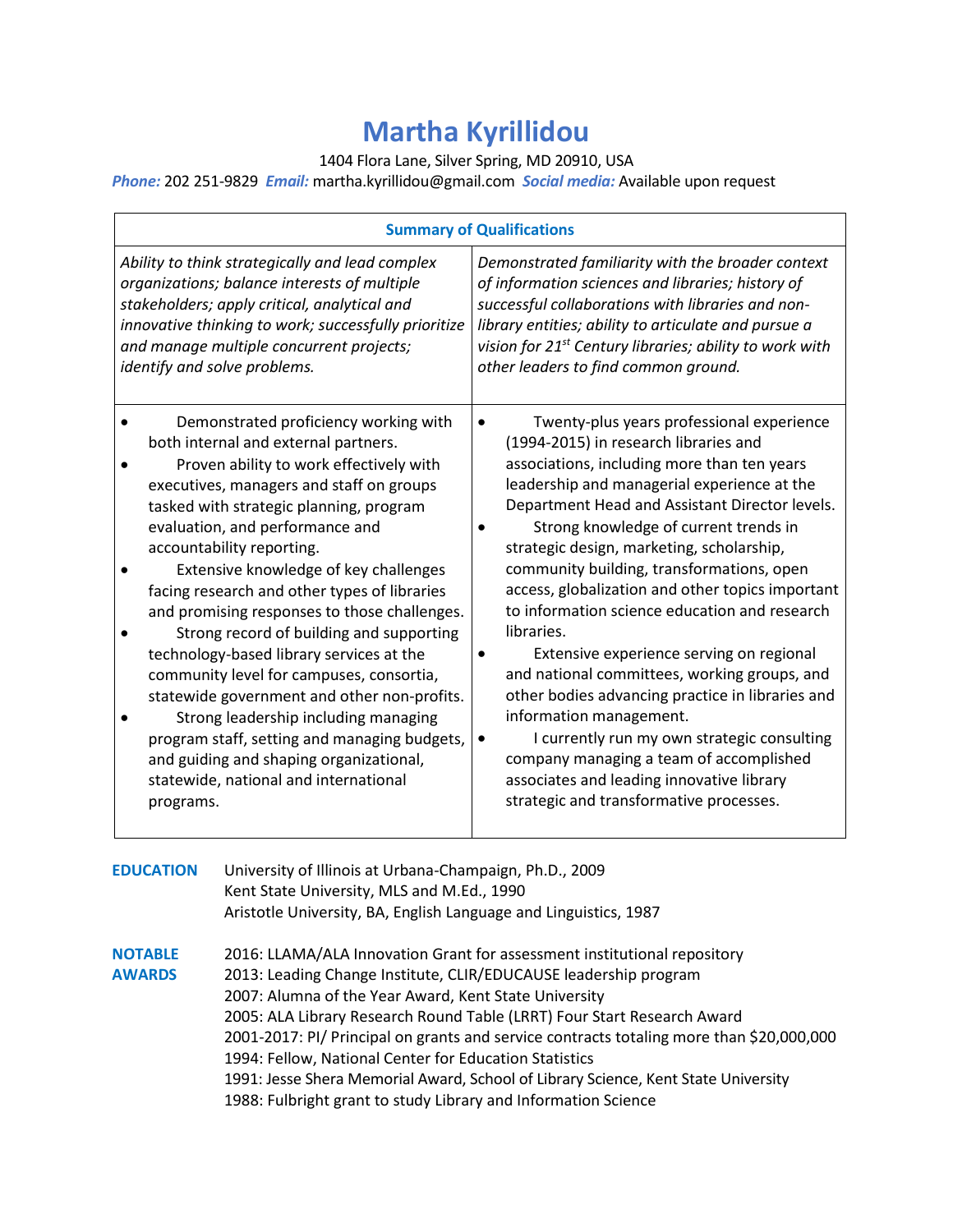#### **EMPLOYMENT HISTORY**

## **QUALITYMETRICS, LLC (January 2016 – Present)**

*A privately held strategic and communications consulting company with the mission of helping libraries achieve success. Our practice offers sole-source research library consulting in partnership with Attain and Library Management Consulting.*

#### **Principal and Chief Operations Officer**

- Strategy and communications
- Experienced network of associates
- Results focused with excellent reputation
- Library Assessment
- Evaluation research
- Allocation of costs
- Visioning and re-visioning

#### **Consulting Associate**

- *Attain, LLC, Education Management, April 2019 – present: higher education financial analysis; library cost studies for sponsored research (sole-source)*
- *Library Management Consulting, Jan 2016-March 2019: established by Brinley Franklin, Vice Provost Emeritus, University of Connecticut*
- *Himmel & Wilson, August 2016-August 2018: Library Consulting Practice with more than twenty years of delivering high quality services across the libraries in the US*

#### **ASSOCIATION OF RESEARCH LIBRARIES (April 1994 – December 2015)**

*ARL is a membership organization serving 125 research, mostly academic, libraries in the United States and Canada.*

*Senior Director, ARL Statistics and Service Quality Programs, 2009-2015 Director, ARL Statistics and Service Quality Programs, 2007-2009 Director, ARL Statistics and Measurement, 2004 - 2006 Senior Program Officer for ARL Statistics and Measurement, 1996-2004 Program Officer for ARL Statistics and Measurement, 1994-1996*

• Collaborated with member leaders in 125 research libraries in North America and established and led a research and analysis unit which over 22 years grew into an innovative, productive and valued R&D enterprise. Responsibilities included: Providing leadership, direction and vision to a thriving academic library R&D capability, leadership and training operations; directed activities that describe and measure the performance of research libraries and their contribution to teaching, research, scholarship and community service; engaged and collaborated with research universities to demonstrate the value and impact of libraries in learning, teaching and research; engaged in extensive qualitative and quantitative research; worked closely with member leaders to implement strategic & global association initiatives

Notable accomplishments:

• Developed and managed the growth of the fund base for program development (\$1.6 million in reserve and \$1.2 million annual operating budget including supervising 7 FTEs)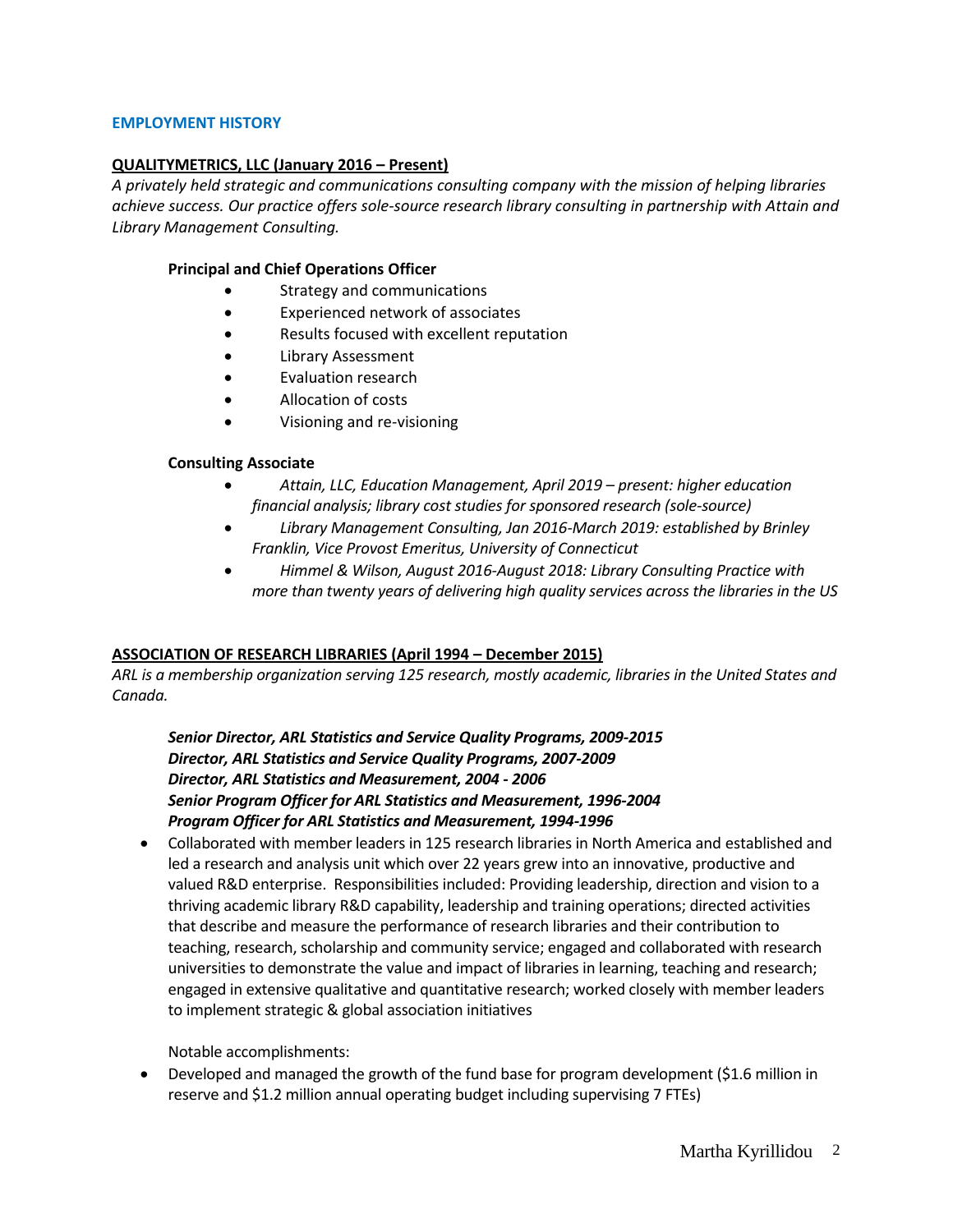- Funded programs deploying a menu of financial models based on a mix of cost recovery, membership dues and grant funded activities (NSF, IMLS, Department of Education, etc.)
- Shifted the focus of assessment from solely relying on expenditure-driven metrics to quality addressing demands for accountability, effectiveness and efficiency
- Led, managed and participated in strategic planning and measurement of goals using performance management frameworks like the Balanced Scorecard and Design Thinking
- Established research and analysis capabilities including strategy development and planning, community relations, governance oversight, event programming, budgeting and personnel
- Developed and disseminated research that was timely, relevant and valued through StatsQUAL including ARL Statistics, LibQUAL+, ClimateQUAL, DigiQUAL, LibValue and MINES for Libraries
- Expanded LibQUAL+ at the international level and helped libraries redesign their services based on user-initiated feedback
- Established analytics with in-depth data mining for curated large scale datasets, delivery of scalable data services for higher education and other institutions
- Innovated with technical and technology capabilities that support in depth qualitative and quantitative data management and research
- Collaborated on evaluation activities globally; established the Library Assessment Conferences as a forum and a community of practice where action research and best practices are presented; cochaired six events over the course of ten years.

# **UNIVERSITY OF ILLINOIS AT URBANA-CHAMPAIGN (September 1991 – April 1994)**

*The iSchool at Illinois had one of the premier research centers in library and information science known at the time as the Library Research Center. Currently holding a role as Research Associate at the iSchool.*

# **Project Director and Research Data Analyst**

• Directed and managed projects, grants and contracts for the Library Research Center at the School of Library and Information Science. Projects of national significance include an opinion poll of public libraries, national surveys of compensation of library professionals, and publishing competitive marketing studies among various other projects.

# **KENT STATE UNIVERSITY (January 1990 – June 1991)**

*The College and Graduate School of Education operated a Bureau of Research Training and Services for supporting educational research projects and providing statistical consulting services.*

# **Research Assistant**

• Worked on many projects ranging from surveys to experimental designs and directed the data management, coding, and analysis and reporting of the results. Projects of significance include an evaluation of the leadership qualities of the principals of the school districts in Ohio and a nutritional experimental study of the effect of nutritional education and intervention regarding the quality of the lunches provided to students in the schools.

# **ARISTOTLE UNIVERSITY OF THESSALONIKI (September 1987 – June 1988 and June – December 1997)**

*Aristotle University is the largest public university in Greece with more than 60,000 students and the largest academic library system.*

## **Consultant**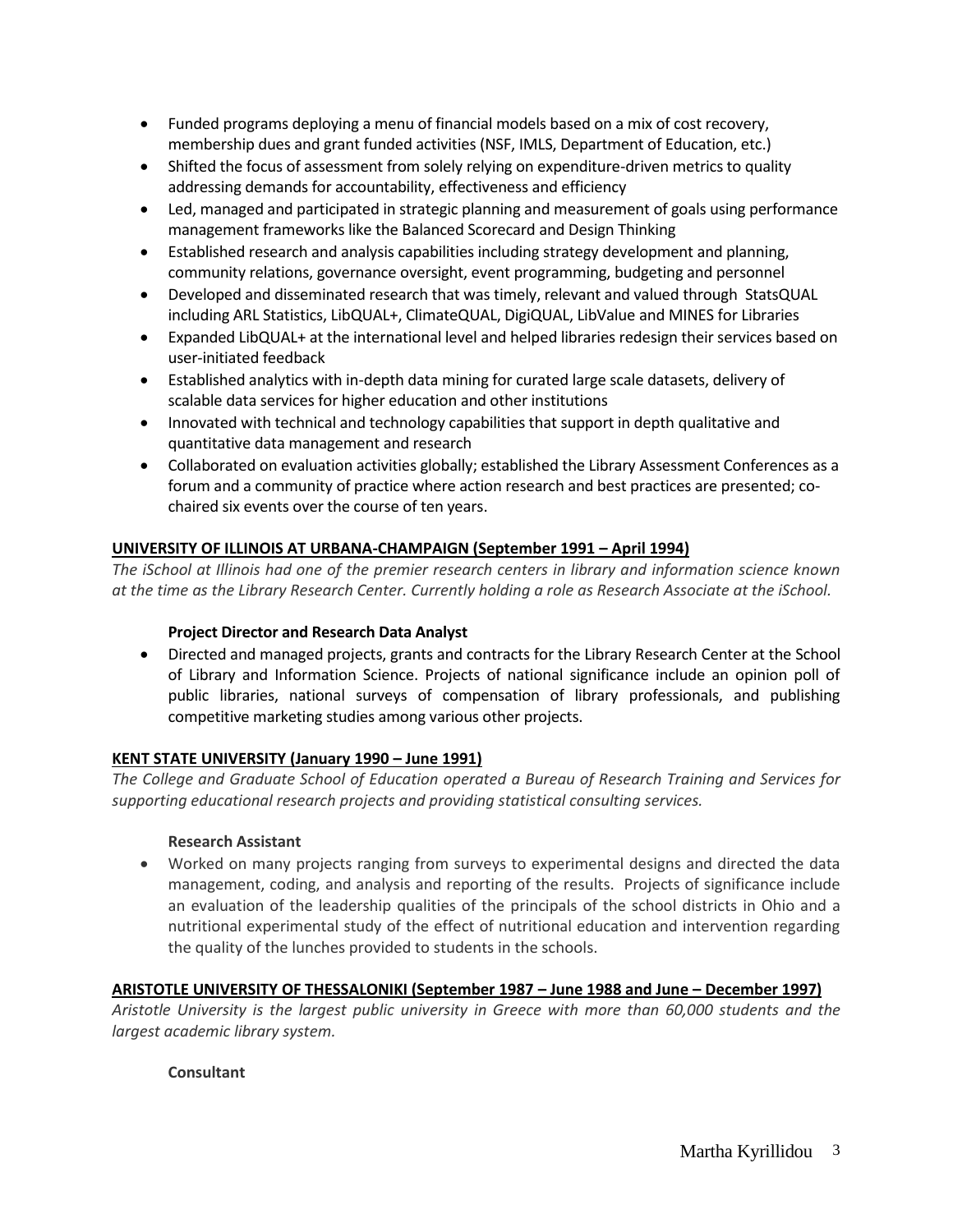• Consulted in bringing OCLC for cataloging, in the workflows of library services, and in the implementation of a university wide training program funded by the European Union.

#### **VAFOPOULOU SCHOOL OF ENGLISH & AMERICAN COLLEGE OF THESSALONIKI (Sept 1986 – July 1998)**

*Vafopoulou School of English was a premier private school for teaching English as a Foreign Language and the American College of Thessaloniki was offering immersive summer camps in English language learning.*

#### **Teacher of English**

• Taught elementary and high school kids beginning to advanced English language.

## **FUNDED CONTRACTS AND RESEARCH – QUALITYMETRICS, LLC**

- 1. Collaborative Assessment Liaison Librarians, IMLS grant by U of Tennessee-Knoxville (2018- 2022)
- 2. Wash and Learn, IMLS grant by Libraries Without Borders (2018-2021)
- 3. Fresh Start, IMLS grant by New Jersey State Library (2018-2021)
- 4. Cross-Cultural Communicators in Libraries, IMLS grant by New Jersey State Library (2019-2021)
- 5. Student Success Center, University of Alaska, Fairbanks, 2020

Noel Wien Library, North Star Borough, Fairbanks, Alaska – Strategy for Programming and Space, 2019 Chabot College – Library and Learning Connection New Building Programming (G4/HMC/brightspot, 2019) "Indirect cost study" – University of Delaware (2019-2020) "Indirect cost study" – University of California, San Diego (2019-2020) "Libraries and Third Grade Reading Achievement" (2019) "Indirect cost study – Washington University, St Louis" (2019-2020) Strategic Assessment and UX – Washington University, St. Louis (2018-2019) Coaching for Library Assessment – Iowa State University (2017-present) Central Indiana Community Foundation / Marion County Internet Library (2018-2019) "Indirect cost study" – University of California, Los Angeles (2018-2019) "University System of Maryland and Affiliated Institutions (USMAI) Study" – University of Maryland (2018) "Indirect cost study – University of Utah" (2017-2018) "Indirect cost study – University of New Hampshire" (2017-2018) "Indirect cost study – Drexel University" (2017-2018) "Indirect cost study – University of Delaware" (2017-2018) "Montana State University Library Strategic Plan 2018-2024" (2018) "Delaware Division of Libraries: Statewide Master Plan for Library Services and Construction" (2018) Demonstrating Library Value – Arizona State University (2018) "National Network of Libraries of Medicine (NN/LM) Evaluation Office Evaluation" (2017) "OCLC/WebJunction Small Libraries Create Smart Spaces Evaluation" (2016-2018) "LSTA Evaluation 2013-2017 for COSLINE" (2016-2017) "LSTA Evaluation 2013-2017 for Virginia" (2016-2017) "LSTA Evaluation 2013-2017 for North Carolina" (2016-2017) "LSTA Evaluation 2013-2017 for New Mexico" (2016-2017) "LSTA Evaluation 2013-2017 and Strategic Plan 2018-2022 for Indiana" (2016-2017) "LSTA Evaluation 2013-2017 and Strategic Plan 2018-2022 for Iowa" (2016-2017) "LSTA Evaluation 2013-2017 and Strategic Plan 2018-2022 for DC Public Library" (2016-2017)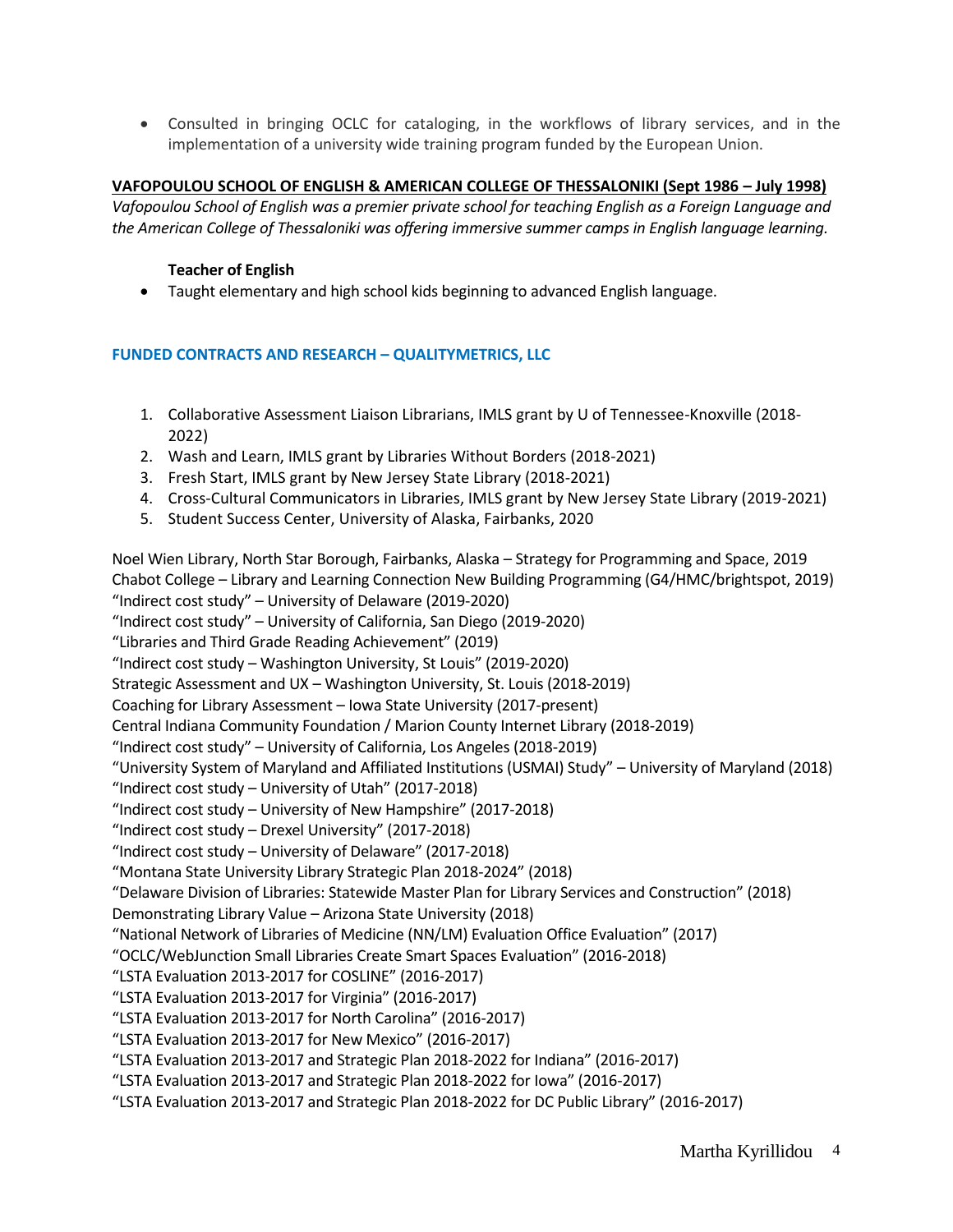"LSTA Evaluation 2013-2017 and Strategic Plan 2018-2022 for Utah" (2016-2017) "LSTA Evaluation 2013-2017 for Texas" (2016-2017) "LSTA Evaluation 2013-2017 and Strategic Plan 2018-2022 for Delaware" (2016-2017) "Building UX and Assessment Capabilities in Libraries & Information Centers" NEFLIN (2016) "Association of Research Libraries – Joint ARL/ACRL Task force Consultant" (2016) "Association of Research Libraries – Library Assessment Conference Consultant" (2016)

## **TEACHING**

*Workshop Leader for a variety of workshops ranging from Strategic Planning, Evaluation and Outcomes Assessment to Survey Research and Quantitative and Qualitative Research Methods, 1994-present.*

*Research Associate, iSchool, University of Illinois at Urbana-Champaign, Jan 2016-present.*

*Part-time Instructor, Kent State University, School of Library and Information Science, Jun 2015-Dec 2016.*  Designed and taught "Research Methods in Library and Information Centers" and "Research Methods and Assessment."

*Adjunct Lecturer, University of Maryland, Fall 2013-Spring 2014* Course taught "Planning and Evaluating Information Services."

*Teaching Assistant, School of Education, Department of Educational Psychology, Division of Quantitative and Evaluative Research Methodologies, University of Illinois at Urbana-Champaign, 1992-93.*

## **RECENT PUBLICATIONS (full publications history available upon request)**

## *Refereed and Peer reviewed Journals and Papers*

Johnson, Kris, Kenning Arlitsch, **Martha Kyrillidou**, and David Swedman. "Using the Balanced Scorecard as a Framework for Strategic Planning and Organizational Change", in *Leading Change in Academic Libraries*, edited by Colleen Boff and Catherine Cardwell, ACRL. 2020.

**Martha Kyrillidou** and Elliot Felix. "[How many seats do we need in our library?](https://www.brightspotstrategy.com/library-design-seating-areas-utilization/)" Proceedings of the 2018 Library Assessment Conference (Washington, DC: Association of Research Libraries, 2020).

Scott Young, David Swedman, and **Martha Kyrillidou**. "Meta-Assessment: The ARL Assessment Ecosystem in Practice at Montana State University." Proceedings of the 2018 Library Assessment Conference (Washington, DC: Association of Research Libraries, 2020).

**Martha Kyrillidou.** "Communicating Library Value through "Grants to States" Planning and Evaluation" International Conference on Performance Measurement in Libraries, Oxford, UK, July 31-August 2, 2017.

Prathiba Natesan, **Martha Kyrillidou** and Colleen Cook. "Longitudinal Invariance of LibQUAL+: How has LibQUAL+ Changed Over Time?" International Conference on Performance Measurement in Libraries, Oxford, UK, July 31-August 2, 2017.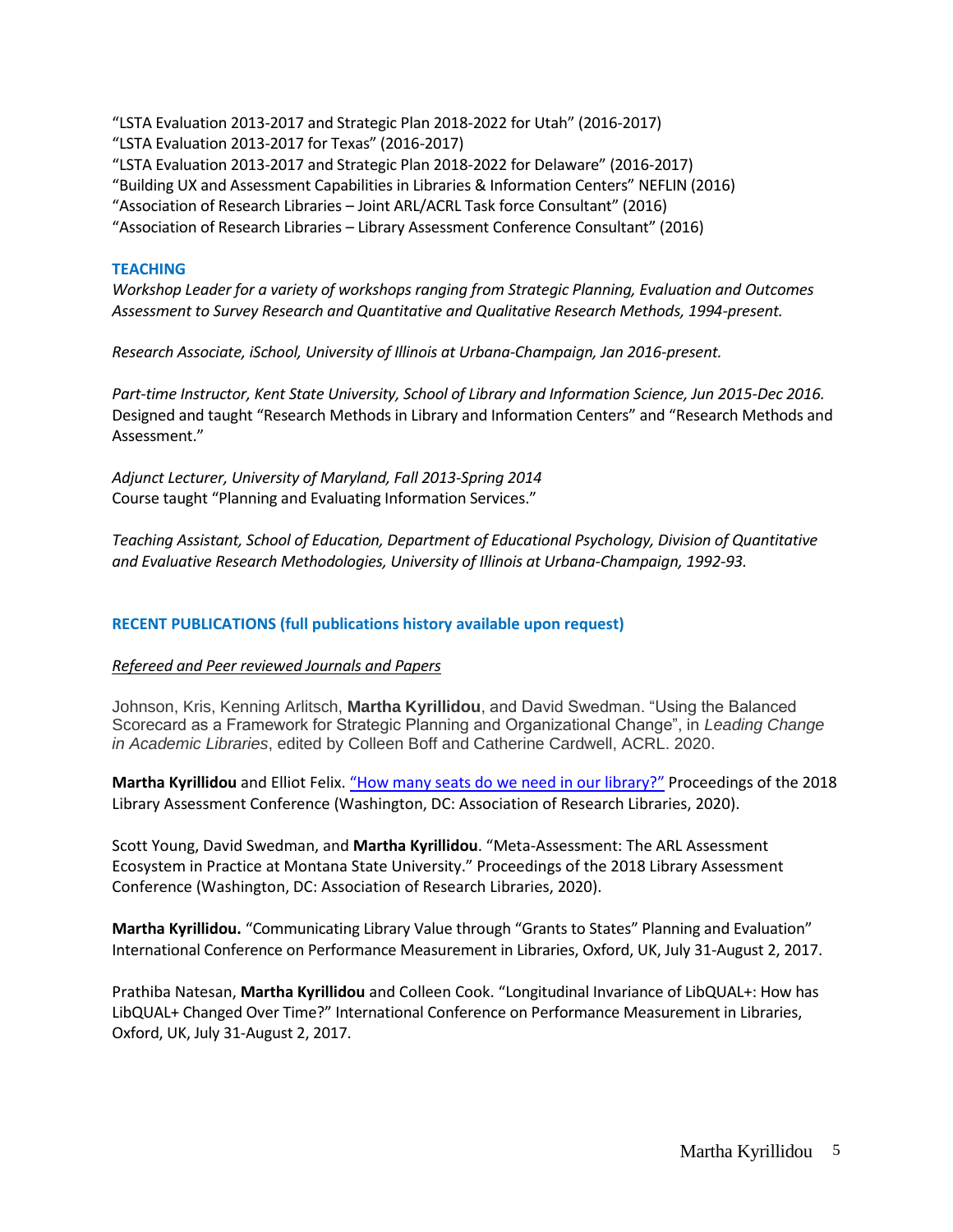**Martha Kyrillidou** and Gary Roebuck. "Organizational Climate and Customer Service: The ClimateQUAL and LibQUAL+ Connection." In *ClimateQUAL: Advancing Organizational Health, Leadership, and Diversity in the Service of Libraries* edited by Charles B. Lowry. London: Rowman & Littlefield, 2017: 71-84.

Shaneka Morris, **Martha Kyrillidou**, and Mark Puente. "Differences and Equity: A Reflective Analysis of ClimateQUAL Demographics and Organizational Climate." In *ClimateQUAL: Advancing Organizational Health, Leadership, and Diversity in the Service of Libraries* edited by Charles B. Lowry. London: Rowman & Littlefield, 2017: 121 – 154.

Robert Fox, **Martha Kyrillidou**, Joan Lippincott and Steve Hiller. "Space: Describing and Assessing Library and Other Learning Spaces." *Proceedings of the 2016 Library Assessment Conference.* Washington, DC: Association of Research Libraries, 2017: 454-459.

**Martha Kyrillidou**, Colleen Cook, Fred Heath, Steve Hiller, J. Stephen Town and Bruce Thompson. "A 15 year Retrospective on LibQUAL+." *Proceedings of the 2014 Library Assessment Conference.* Washington, DC: Association of Research Libraries, 2015: 125-128.

**Martha Kyrillidou**, Colleen Cook and Sarah K. Lippincott. "Capturing Digital Developments through Qualitative Inquiry" *Performance Measurement and Metrics* 17 (1) (2016): 45-54.

**Martha Kyrillidou**, William Grey Potter, Brinley Franklin, Colleen Cook, and Bruce Thompson. "The ARL Index Revisited: In Search of Reliable and Valid Indicators of Extensiveness of Research Libraries in the 21st Century" *Proceedings of the 2012 Library Assessment Conference*. Washington, DC: Association of Research Libraries, 2014: 61-66.

Shafiq-ur-Rehman, **Martha Kyrillidou**, and Imran Hameed, "Reliability and Validity of a Modified LibQUAL+ Survey in Pakistan: An Urdu Language Experience," *Malaysian Journal of Library & Information Science* 19, no. 2 (2014): 83-102.

Stephen Town and **Martha Kyrillidou**. "Developing a Values Scorecard" *Performance Measurement and Metrics* 14 (1) (2013): 1-16.

Dana Thomas, Catherine Davidson, **Martha Kyrillidou** and Terry Plum. "Measuring use of licensed electronic resources: a second iteration of the MINES for Libraries® survey on Scholars Portal and other resources for the Ontario Council of University Libraries." *Library Management* 33 (6/7) (2012): 374-388.

**Martha Kyrillidou**, Terry Plum and Bruce Thompson. "Evaluating Usage and Impact of Networked Electronic Resources through Point-of-Use Surveys: A MINES for Libraries™ Study" *The Serials Librarian* 59 (2010): 159-183.

Terry Plum, Brinley Franklin, **Martha Kyrillidou**, Gary Roebuck, and MaShana Davis, "Measuring the impact of networked electronic resources: Developing an assessment infrastructure for libraries, state, and other types of consortia." *Performance Measurement and Metrics* 11(2) (2010): 184-198.

Brinley Franklin, Colleen Cook, **Martha Kyrillidou** and Bruce Thompson. "Library Investment Index-Why Is It Important?" *Proceedings of the 2008 Library Assessment Conference: Building Effective, Sustainable and Practical Assessment*, August 4-7, 2008, Seattle, Washington (Washington DC: Association of Research Libraries, 2009): 147-154.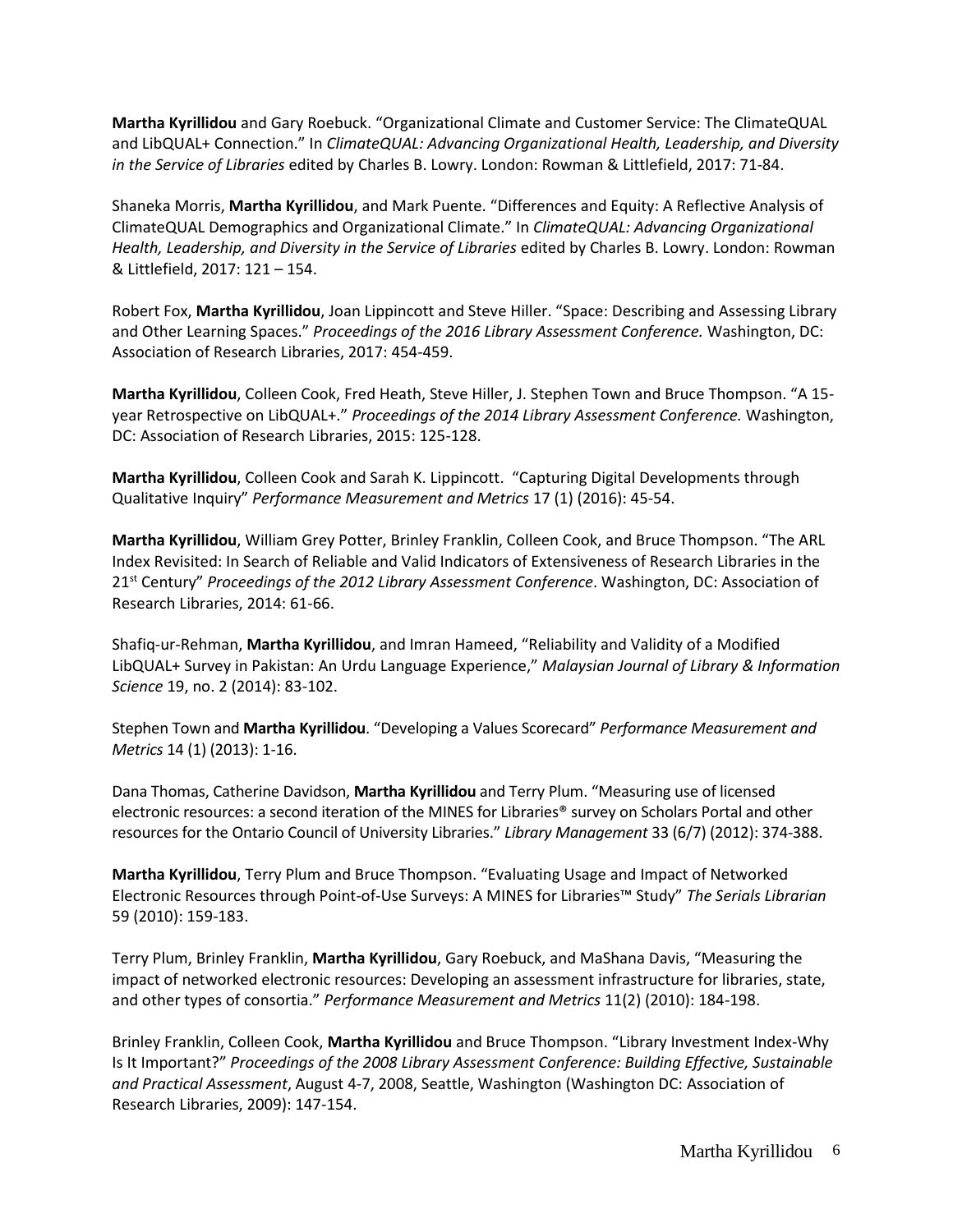**Martha Kyrillidou**, Charles Lowry, Paul Hanges, Juliet Aiken and Kristina Justh, ["ClimateQUAL™:](http://www.climatequal.org/bm~doc/kyrillidou_climatediversityassessment.pdf)  [Organizational Climate and Diversity Assessment](http://www.climatequal.org/bm~doc/kyrillidou_climatediversityassessment.pdf)" in *Proceedings of the Fourteenth National Conference of the Association of College and Research Libraries, March 12–15, 2009, Seattle, Washington: Pushing the Edge: Explore, Engage, Extend*, ed. Dawn M. Mueller (Chicago: American Library Association, 2009), 150–164.

Steve Hiller, **Martha Kyrillidou**, and Jim Self. "When the evidence is not enough: organizational factors that influence effective and successful library assessment." *Performance Measurement and Metrics,* 9(3) (2008): 223-230.

**Martha Kyrillidou** and Colleen Cook. "The evolution of measurement and evaluation of libraries: a perspective from the Association of Research Libraries" *Library Trends*, 56(4) (Spring 2008): 888-909.

**Martha Kyrillidou** and Ann Christin Persson. "The new library user in Sweden: a LibQUAL+ study at Lund University." *Performance Measurement and Metrics: The International Journal for Library and Information Services* 7 (2) (2006): 45-53.

**Martha Kyrillidou**, Toni Olshen, Brinley Franklin and Terry Plum, "[The Story Behind the Numbers:](http://www.libqual.org/documents/admin/Northumbria_2005MINES_sept20.doc)  [Measuring the Impact of Networked Electronic Services \(MINES\) and the Assessment of the Ontario](http://www.libqual.org/documents/admin/Northumbria_2005MINES_sept20.doc)  Council of Univers[ity Libraries' Scholars Portal](http://www.libqual.org/documents/admin/Northumbria_2005MINES_sept20.doc) , 6th Northumbria International Conference on Performance Measurement in Libraries and Information Services, Durham, England, Aug. 23, 2005.

**Martha Kyrillidou** and Sarah Giersch, "[Developing the DigiQUAL Protocol for Digital Library Evaluation,](http://www.libqual.org/documents/admin/digiqual-jcdl05-v5.pdf)" JCDL - Joint Conference on Digital Libraries, Denver, CO, June 6-11, 2005.

**Martha Kyrillidou**, "Library Assessment as a Collaborative Enterprise" *Resource Sharing and Information Networks* on the theme "Creative Collaborations: Libraries within their Institutions and Beyond" 1/2 (2005/2006): 73-87.

**Martha Kyrillidou** and Fred Heath "The Starving Research Library User: Relationships Between Library Institutional Characteristics and Spring 2002 LibQUAL+™ Scores" *Journal of Library Administration*, Volume 40, Numbers 3/4 (2004): 1-11.

**Martha Kyrillidou** and Sarah Giersch. "Qualitative Analysis of ARL E-Metrics Participant Feedback about the Evolution of Measures for Networked Electronic Resources" *Library Quarterly* 73 (3) (2003): 243- 260.

**Martha Kyrillidou**, Toni Olshen, Fred Heath, Claude Bonnelly, Jean-Pierre Cote. "Cross-cultural Implementation of LibQUAL+™: the French Language Experience" Proceedings of the 5th Northumbria International Conference on Performance Measurement in Libraries and Information Services, Durham, UK, July 29, 2003: 193-199.

**Martha Kyrillidou**. "From Input and Output Measures to Quality and Outcome Measures, or, from the User in the Life of the Library to the Library in the Life of the User" *Journal of Academic Librarianship* 28 (1) (2002): 42-46.

**Martha Kyrillidou**. (1997) "The use of statistics by librarians in North America" In Proceedings. 6th Hellenic Conference of Academic Libraries, Academic libraries and the challenge of reconstruction, Athens, 5-7 November 1997, pp. 41-55.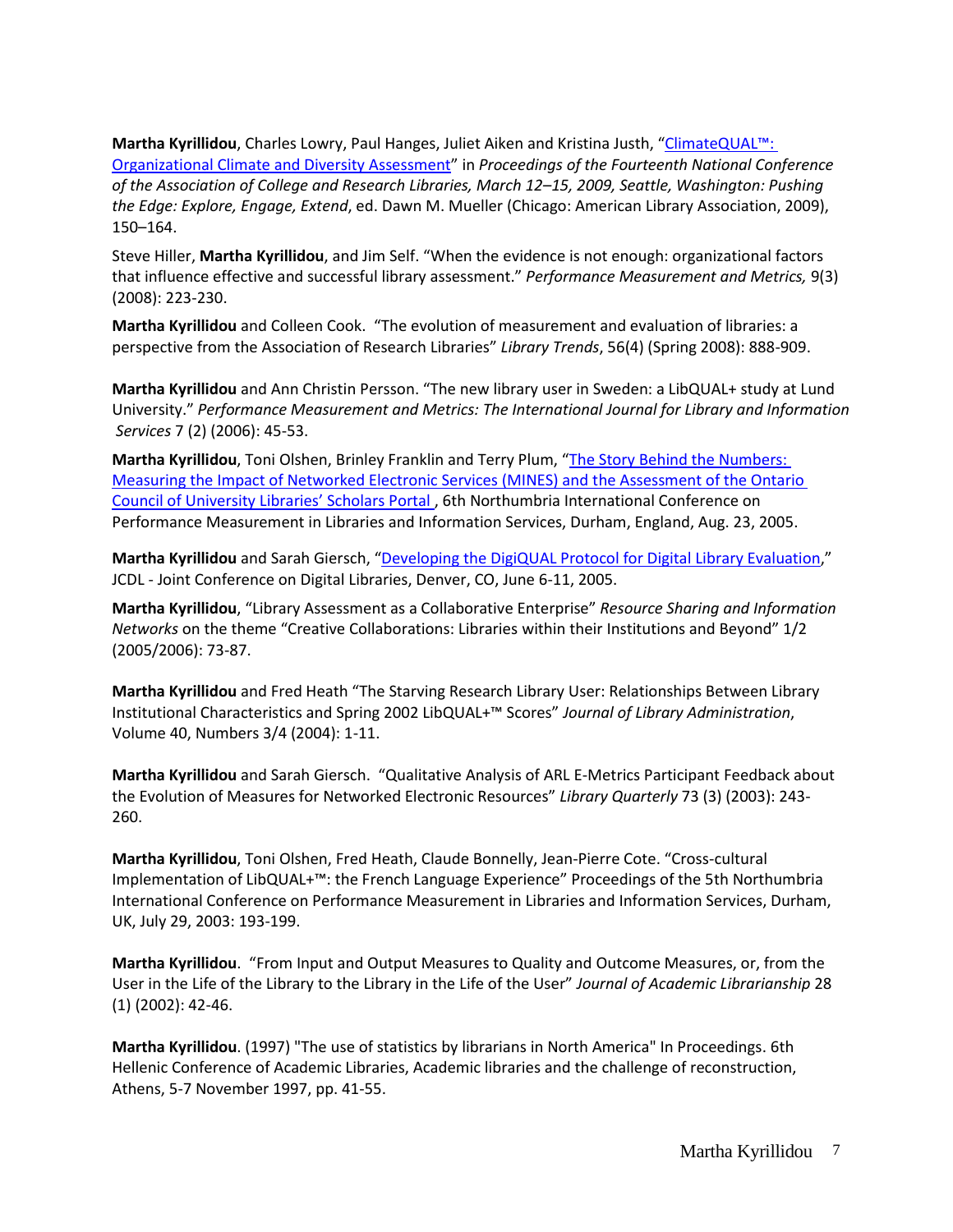**Martha Kyrillidou**. "A User Survey of the Library of the English Department, Aristotle University, Thessaloniki, Greece" in *Academic Libraries in Greece* ed. Dean H. Keller, New York: Haworth Press, 1993.

**Martha Kyrillidou** and Sonya L. Blixt. ["Teachers' Perceptions of a Successful Principal"](http://www.ed.psu.edu/catalyst/pdfs/Combined%20copies%20of%20Catalyst%20Archives/v21-i3-Combined.pdf) *Catalyst for Change*, Journal of the National School Development Council, vol. 21, no. 3, spring 1992.

## *Books and book chapters (selected)*

Kris Johnson, Kenning Arlitsch, **Martha Kyrillidou**, and David Swedman, "[Using the Balanced Scorecard](https://scholarworks.montana.edu/xmlui/handle/1/15840)  [as a Framework for Strategic Planning and](https://scholarworks.montana.edu/xmlui/handle/1/15840) Organizational Change" In Leading Change in Academic Libraries eds Colleen Boff and Catherine Cardwell. Chicago, IL: The Association of College and Research Libraries, 2020: 13-29.

Sarah Durso, Steve Hiller, **Martha Kyrillidou**, and Angela Pappalardo. (Eds.) *Proceedings of the 2014 Library Assessment Conference*. Washington, DC: Association of Research Libraries, 2015.

William Gray Potter, Colleen Cook, **Martha Kyrillidou**, Jennifer Rutner, Michael Maciel, David Green, Sarah Lippincott, Yolanda Glass, and Nicholas Woolf. *[ARL Profiles: Research Libraries 2010](http://www.arlstatistics.org/about/profiles)* (Washington DC: Association of Research Libraries, 2011).

**Martha Kyrillidou**, Colleen Cook and Yvonna Lincoln. "Digital Library Service Quality: What does it look like?" *Evaluation of Digital Libraries: an Insight of Useful Applications and Methods* edited by Giannis Tsakonas and Christos Papatheodorou (Oxford, UK: Chandos Publishing, 2009).

Brinley Franklin, **Martha Kyrillidou** and Terry Plum. "From Usage to User: Library Metrics and Expectations for the Evaluation of Digital Libraries." *Evaluation of Digital Libraries: an Insight of Useful Applications and Methods* edited by Giannis Tsakonas and Christos Papatheodorou (Oxford, UK: Chandos Publishing, 2009).

**Martha Kyrillidou**, (Guest Ed.). "LibQUAL+® and beyond: Library assessment with a focus on library improvement" *Performance Measurement and Metrics*, 9(3) (2008): 155-230.

## **SELECTED RECENT PRESENTATIONS (full presentations history available upon request)**

"Strategic Planning and Assessment" a series of presentations and workshops at the University System of Maryland and Affiliated Institutions (USMAI), January through May 2018.

"Communicating Library Value through "Grants to States" Planning and Evaluation" International Conference on Performance Measurement in Libraries, Oxford, UK, July 31-August 2, 2017.

"Longitudinal Invariance of LibQUAL+: How has LibQUAL+ Changed Over Time?" with Prathiba Natesan and Colleen Cook, International Conference on Performance Measurement in Libraries, Oxford, UK, July 31-August 2, 2017.

"Small Library Create Smart Spaces: Evaluation" with William Wilson, OCLC/Webjunction Webinar, June 24, 2017.

"Library Development: Helping Libraries Achieve Success" COSLINE, Rehoboth, DE, October 4, 2016.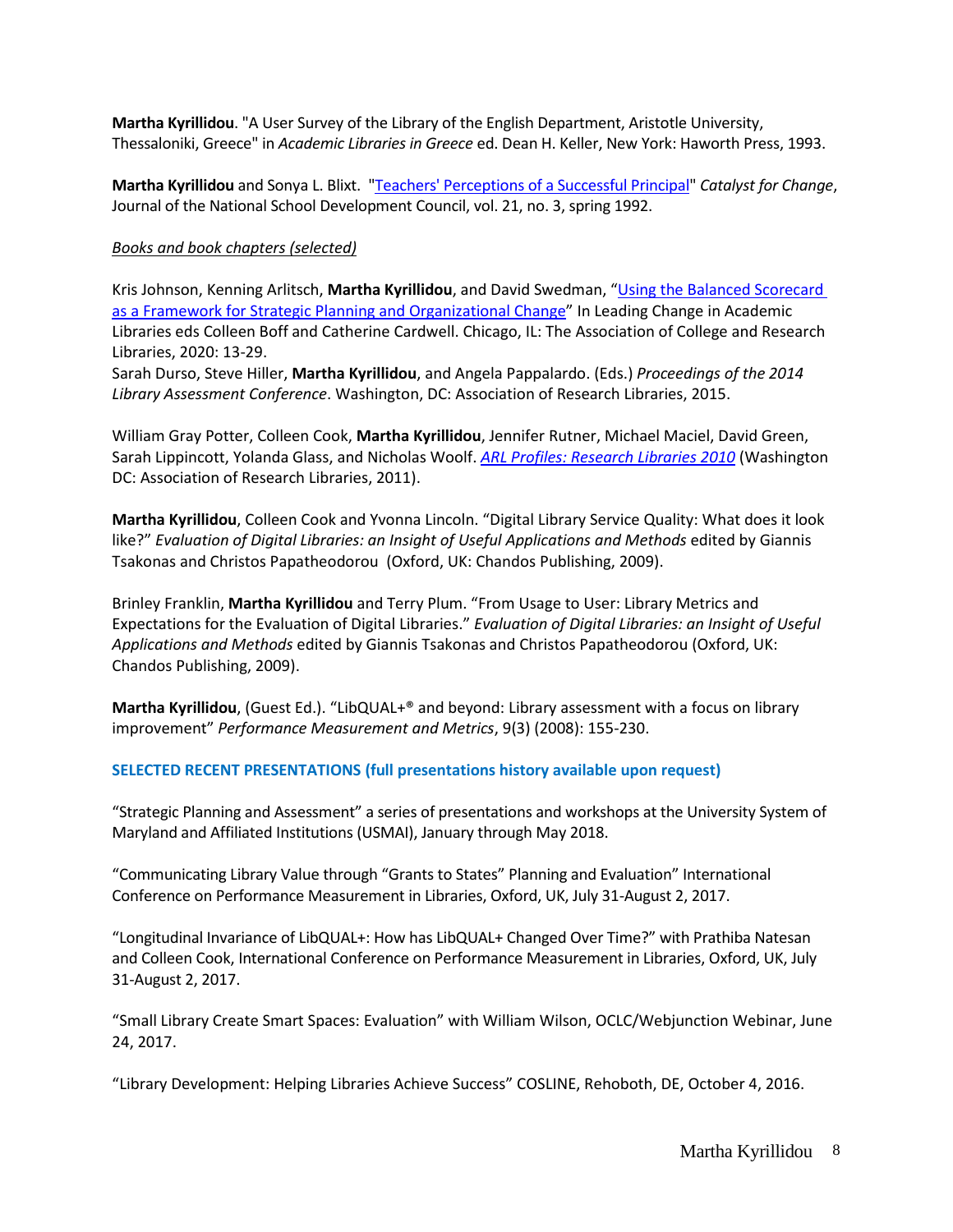"What's your story? Introduction to Research Design for Libraries and Information Services" LLAMA Webinar, Sept 26, 2016.

"Library Worldviews, Design and Methods: Mixed Methods, Simple and Complex" Qualitative and Quantitative Methods in Libraries, London, UK, May 24, 2016.

"Strategic Information Metrics and Impacts in the Academic Community" Leveraging Data to Lead in Special Libraries Association Maryland Chapter, Kossiakoff Conference Center, Johns Hopkins Applied Physics Laboratory, Laurel, MD, Nov 5, 2015.

"Leading a Strategic Assessment Program in a Research Library" with Raynna Bowlby and Steve Hiller, March and November 2014; May and October 2015.

"Libraries that Learn Exchange of Experience" Northumbria Conference on Performance Measurement and Metrics, Edinburgh, UK, July 20, 2015.

"Information Metrics and Impacts in the Academic Community" CENDI STI Federal Group, National Technical Information Service, Alexandria, VA, May 7, 2015.

"MINES for Libraries" Texas Library Association, April 14, 2015.

"Space: Describing and Assessing Library and Other Learning Spaces" with Bob Fox, CNI Task Force Meeting, Seattle, WA, April 13, 2015.

"Working strategically and effectively with LibQUAL+®" with Raynna Bowlby and Lisa Hinchliffe, postconference workshop, Library Assessment Conference, Seattle, WA, August 7, 2014.

"Demonstrating Value: The Assessment Program @ ARL" 2014 RBMS Preconference, Las Vegas, NV, Friday, June 27, 2014.

"What do Alternative Metrics and the 'Flight of the Bubblebee' have in Common?" NISO June Virtual Conference: Transforming Assessment: Alternative Metrics and Other Trends, June 18, 2014.

"Evaluating the UMD Libraries' Website" Angel Dang, Chelsea Osborne, Misty Trunnell, Debby Vargas and Martha Kyrillidou. *Reinventing Libraries, Reinventing Assessment Conference*, Baruch College, William and Anita Newman Conference Center, NY, June 6, 2014.

Martha Kyrillidou and Nisa Bakkalbasi, "LibQUAL+ Trends: Faculty and student perceptions and expectation in ARL research libraries, 2003-2011" QQML Conference, Istanbul, Turkey. May 27-30, 2014 (presented by Bakkalbasi).

"From Faith to Evidence: Demonstrating the Value of Libraries" University of Chile, Congreso de Bibliotecas Universitarias Y Especializadas, Santiago de Chile, 28 de mayo, 2014.

"Demonstrating the Value of Libraries" Leadership Forum, ALA, Philadelphia, PA, Jan 25, 2014 "LibQUAL+ Training", ALA, Philadelphia, PA, January 28, 2014.